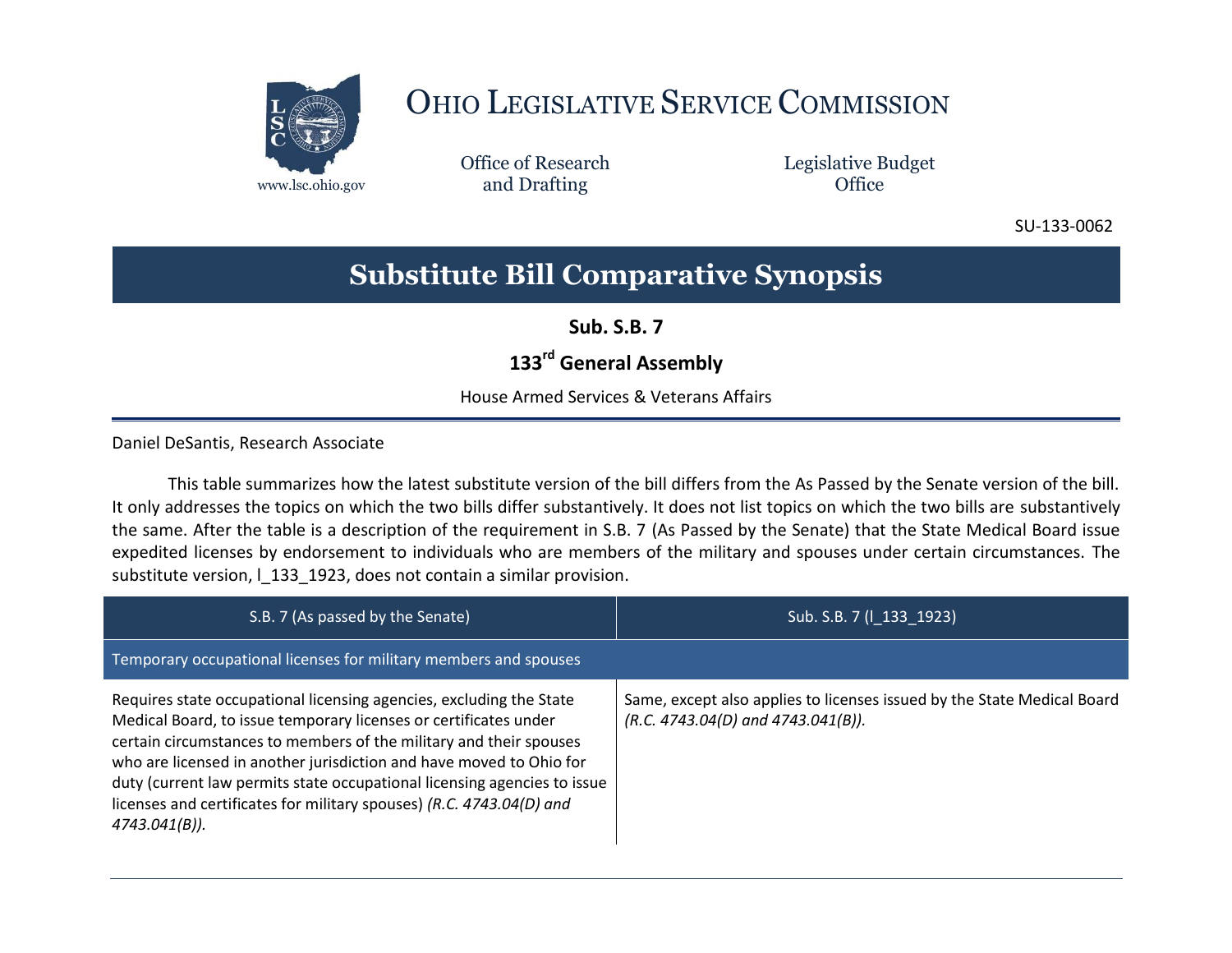| S.B. 7 (As passed by the Senate)                                                                                                                                                                                                                                 | Sub. S.B. 7 (I_133_1923)                                                                                                                                                                                                                                                                                                  |
|------------------------------------------------------------------------------------------------------------------------------------------------------------------------------------------------------------------------------------------------------------------|---------------------------------------------------------------------------------------------------------------------------------------------------------------------------------------------------------------------------------------------------------------------------------------------------------------------------|
| Qualifications                                                                                                                                                                                                                                                   |                                                                                                                                                                                                                                                                                                                           |
| Requires, in addition to satisfying other specified requirements, an<br>individual to obtain a criminal records check through the Bureau of<br>Criminal Identification and Investigation in accordance with continuing<br>law procedures. (R.C. 4743.041(B)(5).) | No provision.                                                                                                                                                                                                                                                                                                             |
| Requires the individual to present adequate proof to the state<br>licensing agency any of the following circumstances:                                                                                                                                           | Requires the individual to present adequate proof to the state<br>licensing agency that the individual or the individual's spouse is on<br>military duty in Ohio. Includes as "military duty" "active guard and<br>reserve" and "military technician dual status" as defined under federal<br>law. (R.C. 4743.041(B)(3).) |
| The individual or the individual's spouse is a member of the<br>٠<br>uniformed services and is on active military duty in Ohio.                                                                                                                                  |                                                                                                                                                                                                                                                                                                                           |
| The individual or the individual's spouse is a military technician<br>٠<br>dual status as defined under federal law and was transferred<br>to duty in Ohio.                                                                                                      |                                                                                                                                                                                                                                                                                                                           |
| A circumstance described above will occur within three<br>п<br>months after the date of application.                                                                                                                                                             |                                                                                                                                                                                                                                                                                                                           |
| Requires the individual to present proof that the individual moved or<br>will move from the state or jurisdiction in which the individual holds<br>the license or certificate. (R.C. 4743.041(B).)                                                               | No provision.                                                                                                                                                                                                                                                                                                             |
| Scope of practice                                                                                                                                                                                                                                                |                                                                                                                                                                                                                                                                                                                           |
| Allows an individual with a temporary license or certificate to practice<br>the trade or profession in Ohio only within the scope and practice that<br>is permitted under Ohio law and that does not exceed the individual's<br>training (R.C. 4743.041(E)).     | Allows such an individual to practice only within the scope and practice<br>that the license or certificate from the other state permits and within<br>the Ohio scope of practice (R.C. $4743.041((F))$ .                                                                                                                 |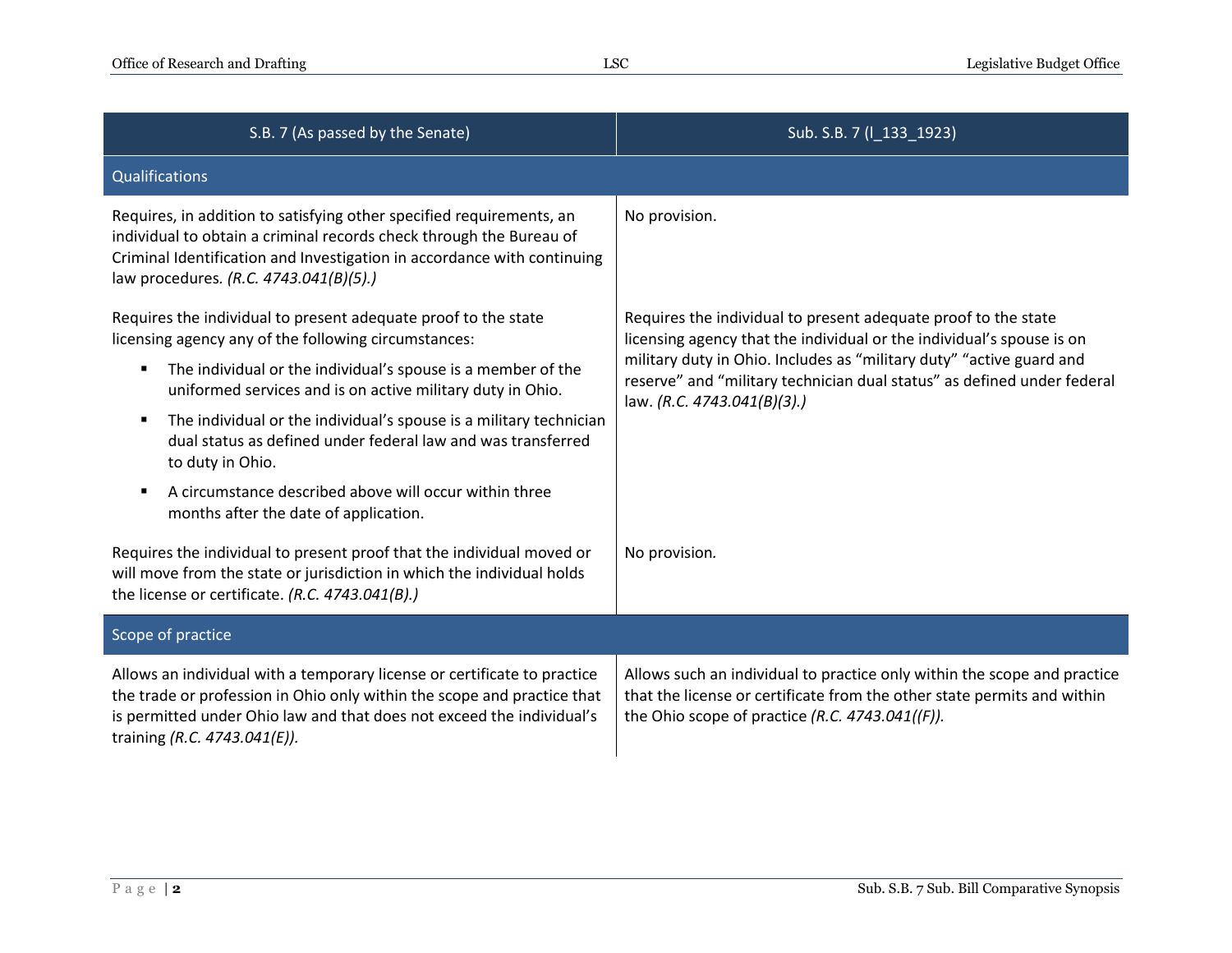| S.B. 7 (As passed by the Senate)                                                                                                                                                                                                                                                                                                                                                                                                                                                                                                   | Sub. S.B. 7 (I_133_1923)                                                                                                                                                                                                                                                                                                                                                                                                                                                      |  |
|------------------------------------------------------------------------------------------------------------------------------------------------------------------------------------------------------------------------------------------------------------------------------------------------------------------------------------------------------------------------------------------------------------------------------------------------------------------------------------------------------------------------------------|-------------------------------------------------------------------------------------------------------------------------------------------------------------------------------------------------------------------------------------------------------------------------------------------------------------------------------------------------------------------------------------------------------------------------------------------------------------------------------|--|
| <b>Duration and verification</b>                                                                                                                                                                                                                                                                                                                                                                                                                                                                                                   |                                                                                                                                                                                                                                                                                                                                                                                                                                                                               |  |
| Requires a state licensing agency to issue a temporary license or<br>certificate for not more than six years if the applicant meets the bill's<br>requirements. Allows the agency to revoke a license or certificate if the<br>individual fails to obtain a full license or certificate within six years<br>after the temporary license's or certificate's issuance.<br>(R.C. 4743.041(B).)                                                                                                                                        | Requires that a temporary license or certificate be issued in<br>accordance with the existing issuance schedule of the licensing agency<br>and be valid for a period of not more than six years.                                                                                                                                                                                                                                                                              |  |
| No provision.                                                                                                                                                                                                                                                                                                                                                                                                                                                                                                                      | Requires a licensing agency to verify the standing of the license or<br>certificate issued by another state or jurisdiction when the temporary<br>license is up for renewal. (R.C. $4743.041(C)$ ).                                                                                                                                                                                                                                                                           |  |
| <b>Good standing</b>                                                                                                                                                                                                                                                                                                                                                                                                                                                                                                               |                                                                                                                                                                                                                                                                                                                                                                                                                                                                               |  |
| Allows a state licensing agency to revoke an individual's temporary<br>license or certificate if the individual's license or certificate issued by<br>another state is not in "good standing."                                                                                                                                                                                                                                                                                                                                     | Requires, if an individual's license or certificate issued by another state<br>or jurisdiction is not in good standing, the state licensing agency to<br>revoke the temporary license or certificate. Requires a state licensing<br>agency, at least annually, to verify the standing of a license or<br>certificate that was issued by another state or jurisdiction for each<br>individual to whom it has issued a temporary license or certificate.<br>(R.C. 4743.041(D).) |  |
| Specifies that an individual or an individual's license or certificate<br>issued by another state or jurisdiction is in "good standing" if the<br>individual (1) is in compliance with all federal, state, and local<br>regulations, (2) is not the subject of an investigation or disciplinary<br>action by any government agency, and (3) has not been denied a<br>license or certificate, or had a license or certificate limited, suspended,<br>or revoked by any public or licensing agency. (R.C. 4743.041(A)(2) and<br>(C). | No provision.                                                                                                                                                                                                                                                                                                                                                                                                                                                                 |  |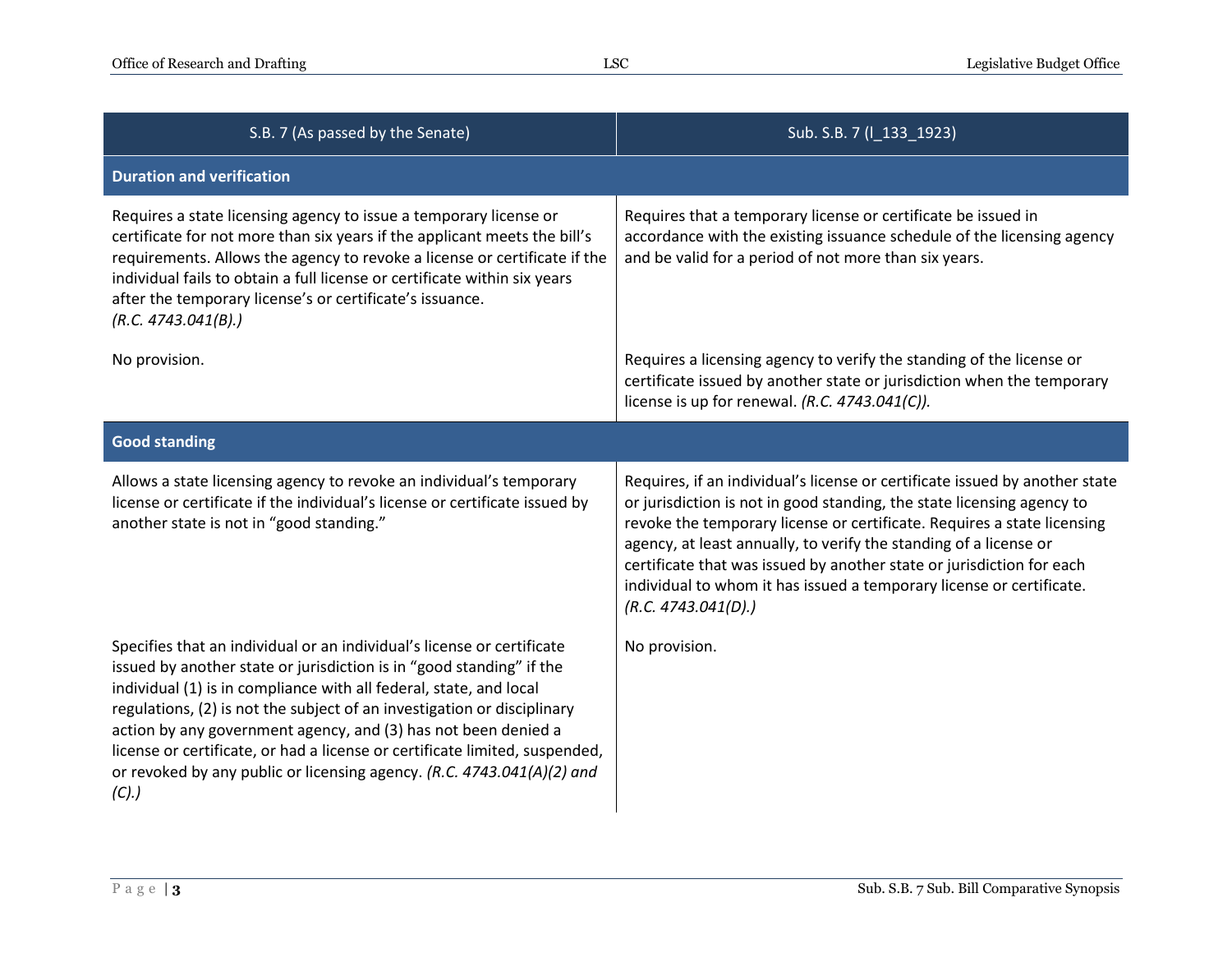| S.B. 7 (As passed by the Senate)                                                                                                                                                                                                                                                                                                                                                                                                                                                                                                                                                                                                                                                                  | Sub. S.B. 7 (I_133_1923)                                                                                                                                                                                                                                               |  |
|---------------------------------------------------------------------------------------------------------------------------------------------------------------------------------------------------------------------------------------------------------------------------------------------------------------------------------------------------------------------------------------------------------------------------------------------------------------------------------------------------------------------------------------------------------------------------------------------------------------------------------------------------------------------------------------------------|------------------------------------------------------------------------------------------------------------------------------------------------------------------------------------------------------------------------------------------------------------------------|--|
| Circumstances to deny or revoke a temporary license                                                                                                                                                                                                                                                                                                                                                                                                                                                                                                                                                                                                                                               |                                                                                                                                                                                                                                                                        |  |
| Authorizes a state licensing agency to deny or revoke an individual's<br>temporary license under specified circumstances, including the<br>following:                                                                                                                                                                                                                                                                                                                                                                                                                                                                                                                                             | Requires, rather than authorizes, a state licensing agency to deny or<br>revoke an individual's temporary license under specified<br>circumstances, including the following:                                                                                           |  |
| The individual's license or certificate issued by another state or<br>jurisdiction expires, is revoked, or is not in good standing or the<br>individual, with respect to that license or certificate, is placed on<br>disciplinary probation.                                                                                                                                                                                                                                                                                                                                                                                                                                                     | Same, except does not require denial or revocation if the individual is<br>placed on disciplinary probation. (R.C. 4743.041(C).)                                                                                                                                       |  |
| The individual (1) has a criminal record, (2) is unable to practice due to<br>a mental or physical illness or use or abuse of alcohol or other<br>impairing substances, (3) had a health care institution take adverse<br>action against the individual, (4) is dishonorably discharged from the<br>military, (5) is required to register under Ohio's Sex Offender<br>Registration Law or under Ohio law as an arson offender, or a similar<br>law of another jurisdiction, or (6) has been convicted of, pleaded guilty<br>to, or had a judicial finding of guilt for any criminal violation making<br>the individual ineligible for licensure or certification in Ohio.<br>(R.C. 4743.041(C).) | No provision.                                                                                                                                                                                                                                                          |  |
| <b>Fees</b>                                                                                                                                                                                                                                                                                                                                                                                                                                                                                                                                                                                                                                                                                       |                                                                                                                                                                                                                                                                        |  |
| Requires a state licensing agency to waive all fees associated with the<br>issuance of a temporary license or certificate under the bill<br>(R.C. 4743.041(D)).                                                                                                                                                                                                                                                                                                                                                                                                                                                                                                                                   | Allows a state licensing agency to charge a fee for a temporary license<br>or certificate, and limits the fee amount to not more than $\frac{1}{3}$ of the<br>Ohio fee charged for the license or certificate, rounded up to the<br>nearest dollar (R.C. 4743.041(G)). |  |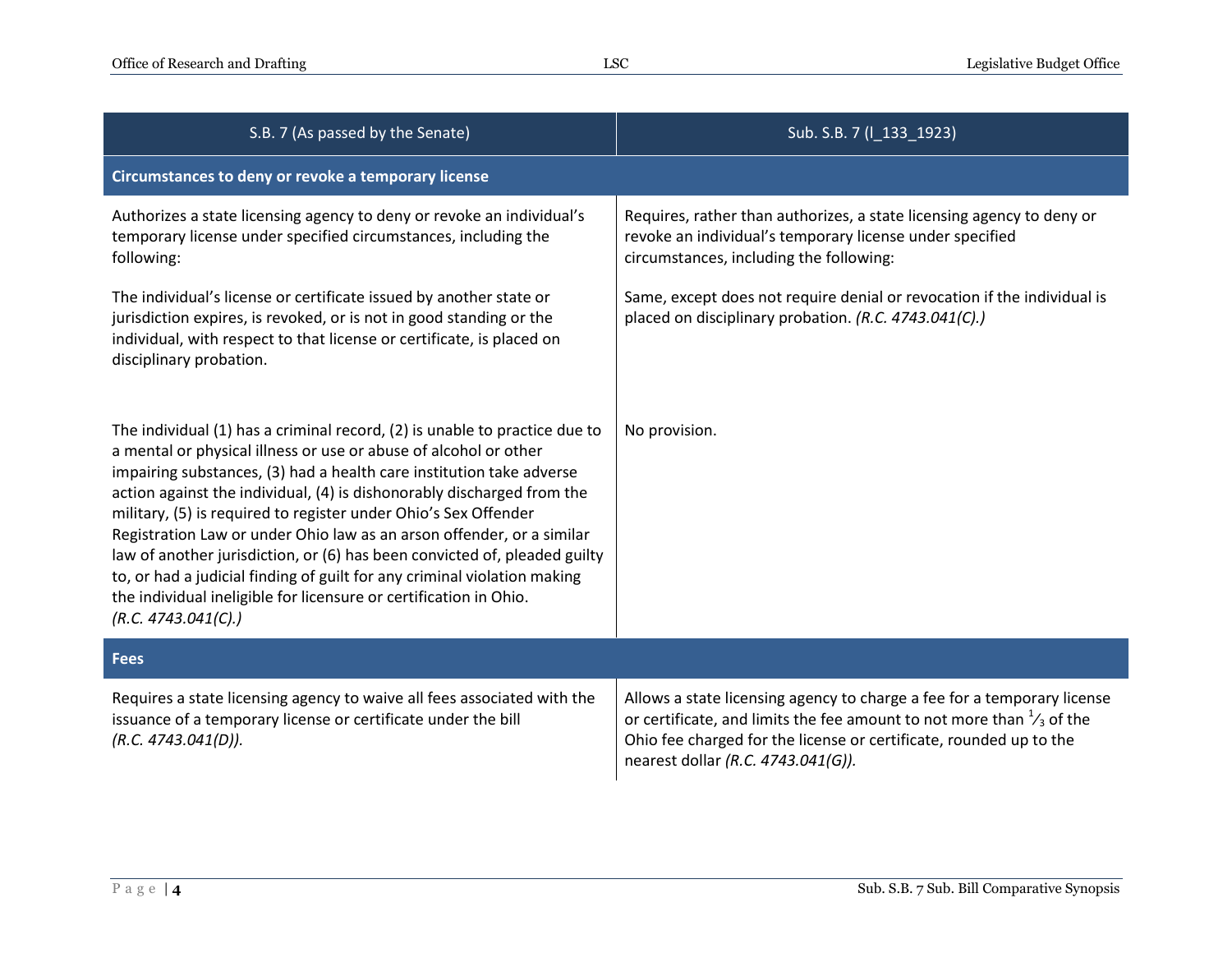| S.B. 7 (As passed by the Senate)                                                                                                                                                                                                                                                                                                                                | Sub. S.B. 7 (I_133_1923)                                                                                                                                                                                                                                                                   |
|-----------------------------------------------------------------------------------------------------------------------------------------------------------------------------------------------------------------------------------------------------------------------------------------------------------------------------------------------------------------|--------------------------------------------------------------------------------------------------------------------------------------------------------------------------------------------------------------------------------------------------------------------------------------------|
| <b>Report</b>                                                                                                                                                                                                                                                                                                                                                   |                                                                                                                                                                                                                                                                                            |
| Requires the Director of Administrative Services, on the conclusion of<br>the state fiscal year, to prepare and provide to the Director of Veterans<br>Services a report on the number and type of temporary licenses or<br>certificates that were issued during the fiscal year not later than 30<br>days after the end of the fiscal year (R.C. 4743.041(G)). | Same, except requires each department, agency, or office that issues a<br>license or certificate to practice a trade or profession, rather than the<br>Director of Administrative Services, to prepare and provide that report<br>to the Director of Veterans Services (R.C. 4743.041(I)). |

### **State Medical Board expedited licenses by endorsement under S.B. 7 (As Passed by the Senate)**

S.B. 7 (As Passed by the Senate) requires the State Medical Board to issue expedited licenses by endorsement, without examination, to applicants who are members of the military and spouses under certain circumstances for the following types of licenses:

- A license to practice as a physician assistant;<sup>1</sup>
- A license to practice a limited branch of medicine;<sup>2</sup>
- A license to practice podiatric medicine and surgery;<sup>3</sup>
- A license to practice dietetics;<sup>4</sup>
- A license to practice as an anesthesiologist assistant;<sup>5</sup>

 $\overline{a}$ 

 $^{4}$  R.C. 4759.063, with conforming changes in R.C. 4759.02 and 4759.10.

 $<sup>5</sup>$  R.C. 4760.041.</sup>

 $<sup>1</sup>$  R.C. 4730.121.</sup>

 $2$  R.C. 4731.153.

 $3$  R.C. 4731.57.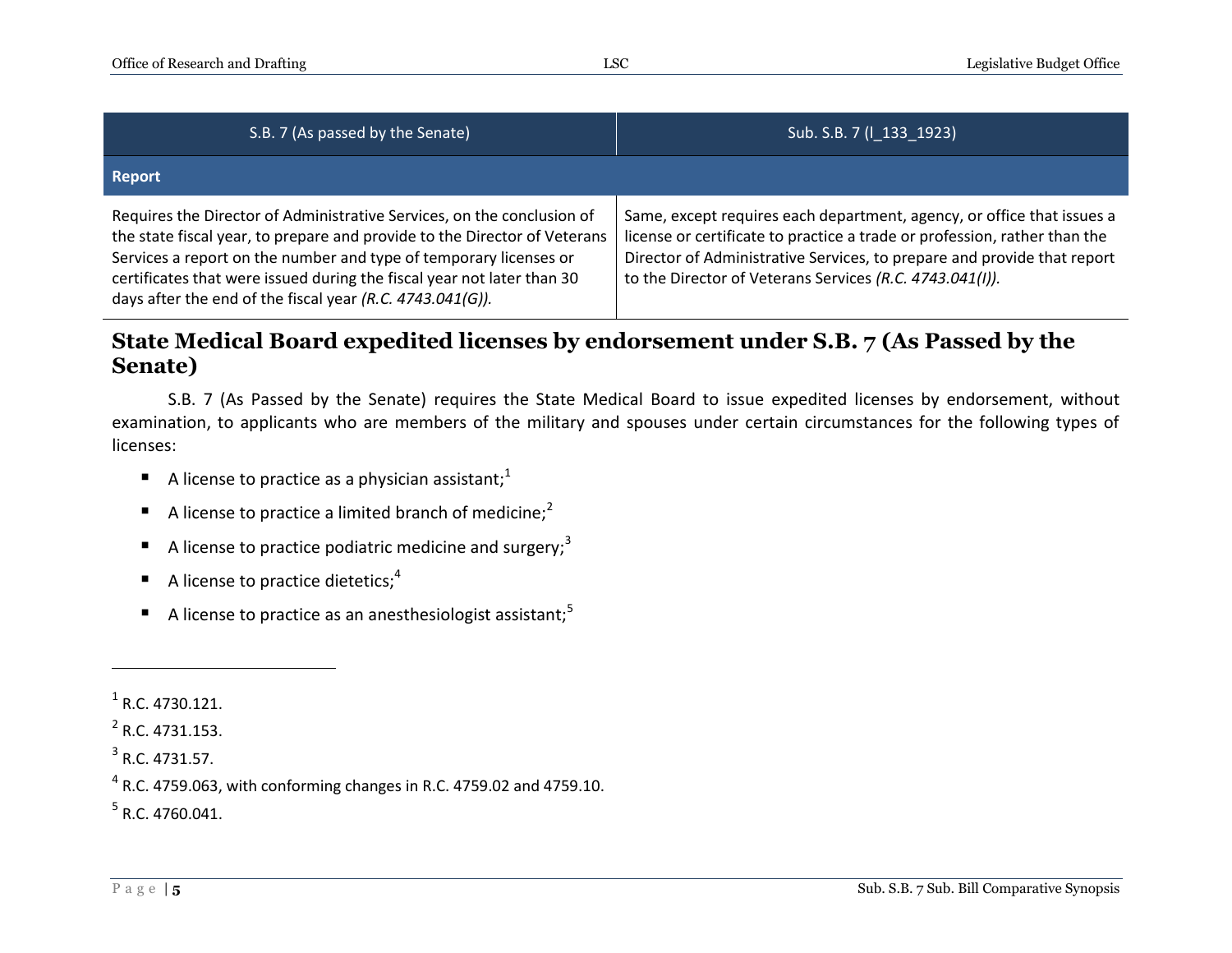- A license to practice respiratory care;<sup>6</sup>
- A license to practice as an oriental medicine practitioner or acupuncturist;<sup>7</sup>
- A license to practice as a radiologist assistant;<sup>8</sup>
- A license to practice as a genetic counselor;<sup>9</sup>
- A genetic counselor supervised practice license.<sup>10</sup>

For those licenses, S.B. 7 (As Passed by the Senate) requires the State Medical Board to issue, without examination, an expedited license by endorsement to an applicant who meets all of the following requirements:

- 1. The applicant files a written application to the Board on a form prescribed by the Board and includes all of the information the Board considers necessary to process it.
- 2. The applicant provides evidence satisfactory to the Board that the applicant meets all of the following requirements:
	- The applicant holds a valid license or certificate to practice the applicable occupation issued by any other state or jurisdiction.
	- The license or certificate is current, and the applicant is in good standing in the state or jurisdiction of licensure or certification.
	- One of the following circumstances applies to the applicant or the applicant's spouse.
		- The individual or the individual's spouse is a member of the uniformed services and is on active military duty in Ohio.
		- The individual or the individual's spouse is a military technician dual status as defined under federal law and was transferred to duty in Ohio.

 $\overline{a}$ 

 $<sup>6</sup>$  R.C. 4761.052, with a conforming change in R.C. 4761.03.</sup>

 $^{7}$  R.C. 4762.041, with conforming changes in R.C. 4734.281, 4734.285, 4734.49, and 4762.03.

 $^8$  R.C. 4774.041.

 $^{9}$  R.C. 4778.051, with conforming changes in R.C. 4778.07 and 4778.08.

 $10$  R.C. 4778.081.